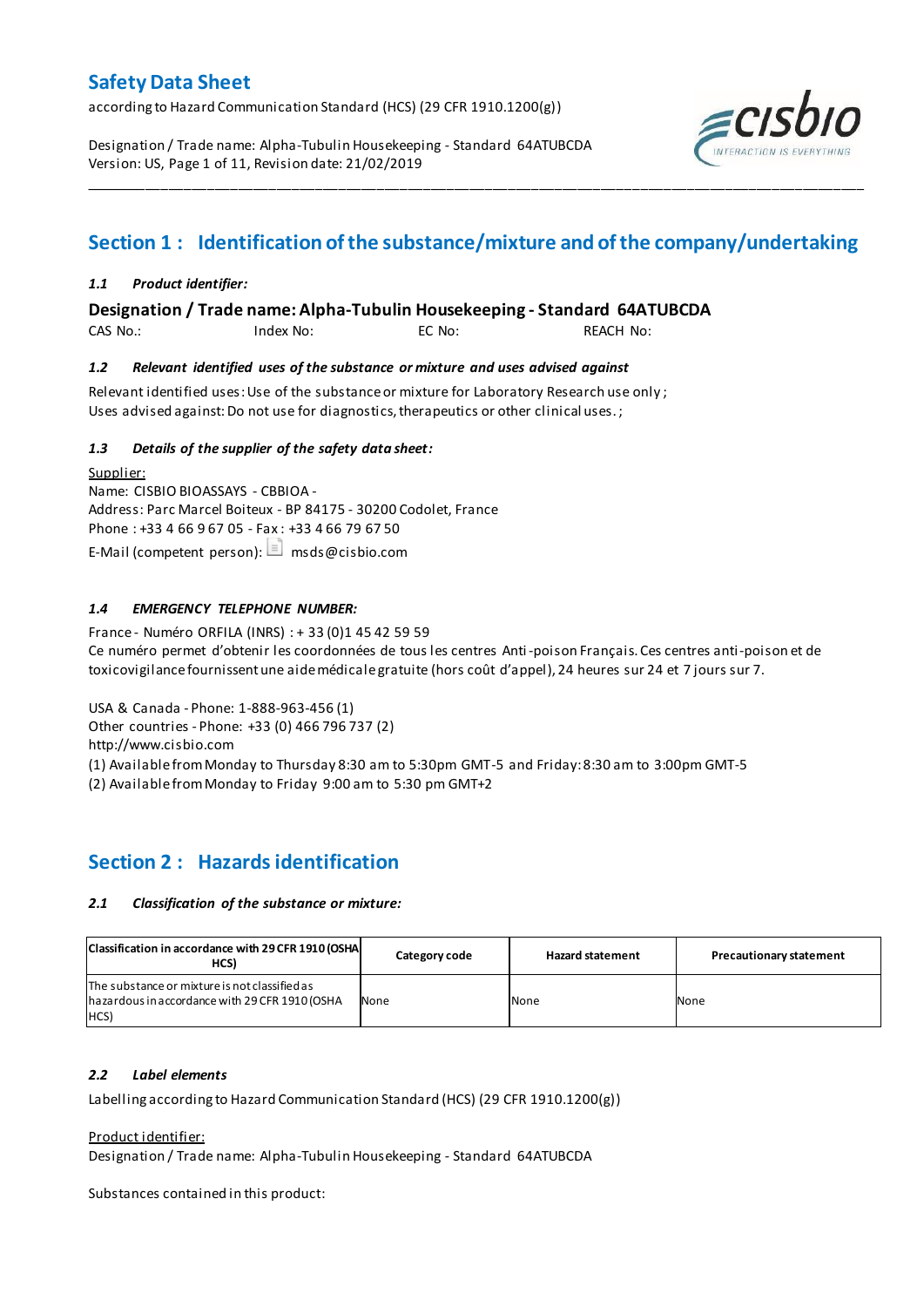according to Hazard Communication Standard (HCS) (29 CFR 1910.1200(g))

Designation / Trade name: Alpha-Tubulin Housekeeping - Standard 64ATUBCDA Version: US, Page 2 of 11, Revision date: 21/02/2019



Hazard pictograms

Signal word:

Hazard and precautionary statements:

## *2.3 Other hazards*

The mixture contains substances classified as 'Substances of Very High Concern' (SVHC) published by the European CHemicals Agency (ECHA) under article 57 of REACH at levels of 0.1% or higher. This substance or mixture contains no components considered to be either persistent, bioaccumulative and toxic (PBT), or very persistent and very bioaccumulative (vPvB) at levels of 0.1% or higher ;

\_\_\_\_\_\_\_\_\_\_\_\_\_\_\_\_\_\_\_\_\_\_\_\_\_\_\_\_\_\_\_\_\_\_\_\_\_\_\_\_\_\_\_\_\_\_\_\_\_\_\_\_\_\_\_\_\_\_\_\_\_\_\_\_\_\_\_\_\_\_\_\_\_\_\_\_\_\_\_\_\_\_\_\_\_\_\_\_\_\_\_\_\_\_\_\_\_\_\_\_\_

Adverse human health effects:

# **Section 3 : Composition/information on ingredients**

## *3.2 Mixtures*

Hazardous ingredients:

| Substance name                                                                                                      | $CASn^{\circ}$ | Index n° | EC n <sup>o</sup> | Classification in accordance with 29 CFR Concentration<br><b>1910 (OSHA HCS)</b>                                                                                                                                                     | $(\%)$  | <b>SCL</b> | M-factor |
|---------------------------------------------------------------------------------------------------------------------|----------------|----------|-------------------|--------------------------------------------------------------------------------------------------------------------------------------------------------------------------------------------------------------------------------------|---------|------------|----------|
| Poly(oxy-1,2-ethanediyl),<br>$\alpha$ -[4-(1,1,3,3-<br>Itetramethylbutyl)phenyll <sup>9002-93-1</sup><br>ω-hydroxy- |                |          |                   | Acute toxicity - Acute Tox. 4 - H302 - Oral<br>Hazardous to the aquatic environment -<br>Aquatic Chronic 2 - H411<br>Serious eye damage/eye irritation - Eye<br>Dam. 1 - H318<br>Skin corrosion/irritation - Skin Irrit. 2 -<br>H315 | $< 1\%$ |            |          |

Additional information: Full text of H- and EUH-phrases: see SECTION 16.

## **Section 4 : First aid measures**

## *4.1 Description of first aid measures*

**General information**: Do not leave affected person unattended. ;

Following inhalation: In case of respiratory tractirritation, consult a physician. ;

**Following skin contact**:After contact with skin, wash immediately with water ;

**Following eye contact**: After contact with the eyes, rinse with water with the eyelids open for a sufficient length of time, then consult an ophthalmologist immediately. ;

**Following ingestion**: Do NOT induce vomiting. ;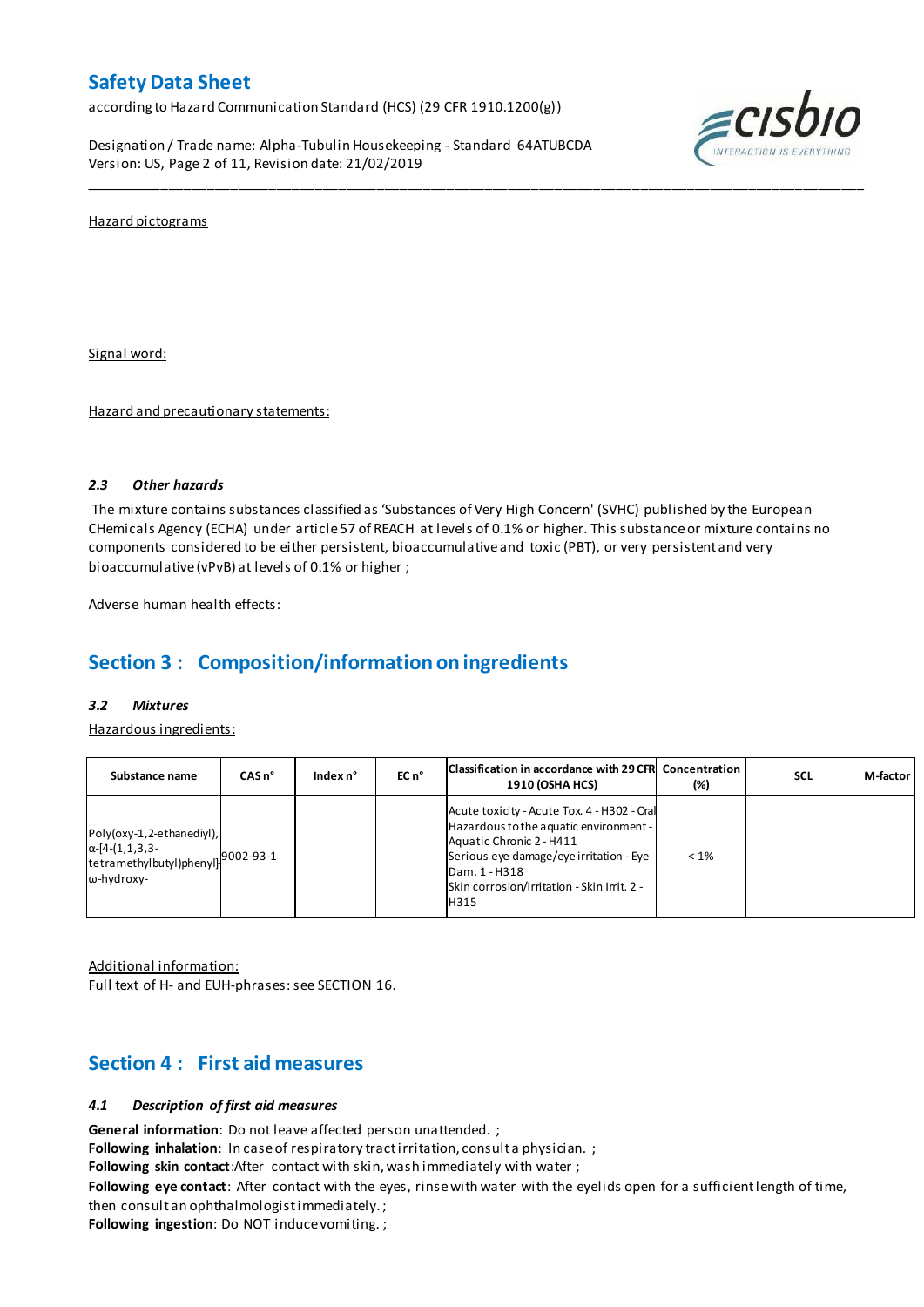according to Hazard Communication Standard (HCS) (29 CFR 1910.1200(g))

Designation / Trade name: Alpha-Tubulin Housekeeping - Standard 64ATUBCDA Version: US, Page 3 of 11, Revision date: 21/02/2019



## **Self-protection of the first aider**:

## *4.2 Most important symptoms and effects, both acute and delayed*

Symptoms: No known symptoms to date. ; Effects:

## *4.3 Indication of any immediate medical attention and special treatment needed*

Notes for the doctor:

## **Section 5 : Firefighting measures**

#### *5.1 Extinguishing media:*

Suitable extinguishing media: This product is not flammable. Use extinguishing agent suitable for type of surrounding fire ;

\_\_\_\_\_\_\_\_\_\_\_\_\_\_\_\_\_\_\_\_\_\_\_\_\_\_\_\_\_\_\_\_\_\_\_\_\_\_\_\_\_\_\_\_\_\_\_\_\_\_\_\_\_\_\_\_\_\_\_\_\_\_\_\_\_\_\_\_\_\_\_\_\_\_\_\_\_\_\_\_\_\_\_\_\_\_\_\_\_\_\_\_\_\_\_\_\_\_\_\_\_

## *5.2 Special hazards arising from the substance or mixture*

Hazardous combustion products:/

## *5.3 Advice for fire-fighters*

Wear Protective clothing.; Additional information:

## **Section 6 : Accidental release measures**

## *6.1 Personal precautions, protective equipment and emergency procedures*

Emergency procedures: Provide adequate ventilation. ;

#### *6.2 Environmental precautions*

Do not allow to enter into surface water or drains. ;

## *6.3 Methods and material for containment and cleaning up*

For cleaning up: Suitable material for taking up: Absorbing material, organic ; Other information:

#### *6.4 Reference to other sections*

Additional information:

## **Section 7 : Handling and storage**

## *7.1 Precautions for safe handling*

Protective measures:

Advice on safe handling: Avoid contact with skin, eyes and clothes.; Fire preventions:

Do not eat, drink or smoke in areas where reagents are handled. ;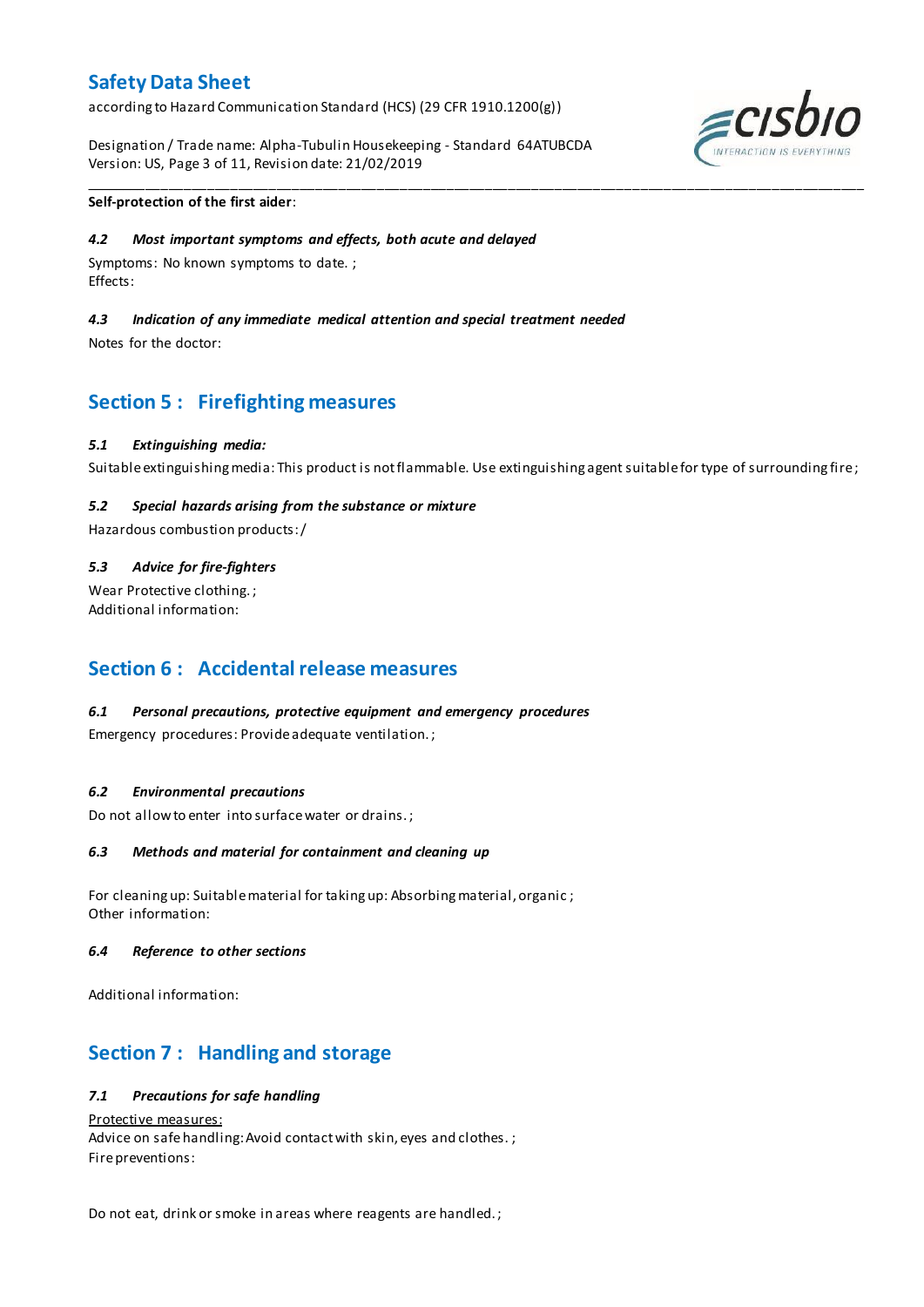according to Hazard Communication Standard (HCS) (29 CFR 1910.1200(g))

Designation / Trade name: Alpha-Tubulin Housekeeping - Standard 64ATUBCDA Version: US, Page 4 of 11, Revision date: 21/02/2019



Advice on general occupational hygiene: Handle in accordance with good industrial hygiene and safety practice;

\_\_\_\_\_\_\_\_\_\_\_\_\_\_\_\_\_\_\_\_\_\_\_\_\_\_\_\_\_\_\_\_\_\_\_\_\_\_\_\_\_\_\_\_\_\_\_\_\_\_\_\_\_\_\_\_\_\_\_\_\_\_\_\_\_\_\_\_\_\_\_\_\_\_\_\_\_\_\_\_\_\_\_\_\_\_\_\_\_\_\_\_\_\_\_\_\_\_\_\_\_

## *7.2 Conditions for safe storage, including any incompatibilities*

Requirements for storage rooms and vessels: Keep container tightly closed.; Hints on storage assembly: Materials to avoid: Further information on storage conditions:

## *7.3 Specific end uses:*

Recommendations on specific end uses: Observe technical data sheet. ;

## **Section 8 : Exposure controls/personal protection**

## *8.1 Control parameters*

Preliminary remark:

- 8.1.1 Occupational exposure limits:
	- OSHA (USA)

## 8.1.2 DNEL/PNEC-values:

- DNEL worker
- DNEL consumer
- PNEC

## *8.2 Exposure controls*

8.2.1 Appropriate engineering controls:

Technical measures and appropriate working operations should be given priority over the use of personal protective equipment. See section 7

8.2.2 Personal protective equipment:

Eye / Face protection: Safety glasses with side-shields ;

Skin protection:Gloves ;

Respiratory protection:Ensure adequate ventilation ;

Thermal hazards:

8.2.3 Environmental exposure controls:

Consumer exposure control

Measures related to consumer uses of the substance (as such or in mixtures): Measures related to the service life of the substance in articles: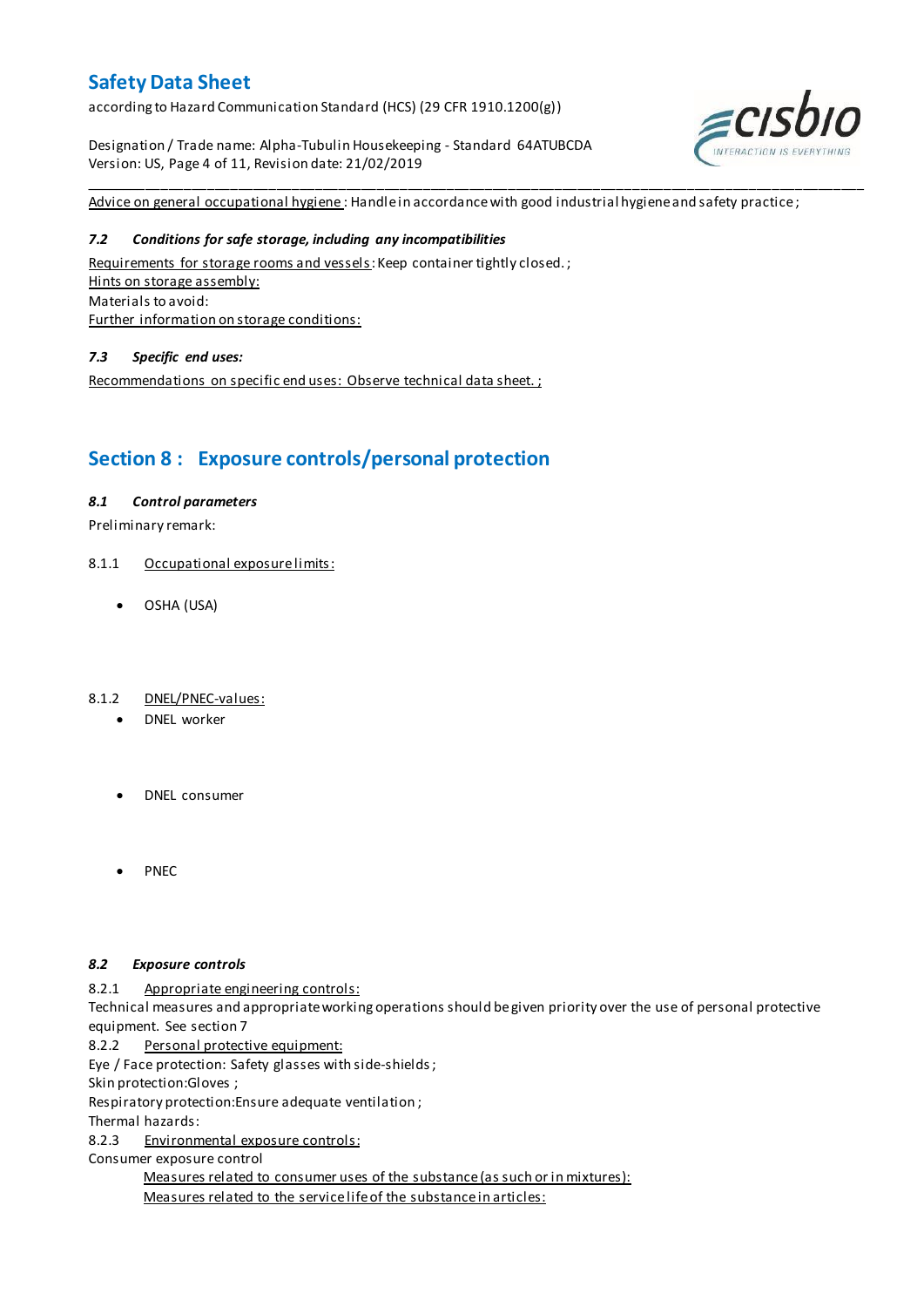according to Hazard Communication Standard (HCS) (29 CFR 1910.1200(g))

Designation / Trade name: Alpha-Tubulin Housekeeping - Standard 64ATUBCDA Version: US, Page 5 of 11, Revision date: 21/02/2019



## **Section 9 : Physical and chemical properties**

### *9.1 Information on basic physical and chemical properties*

## Appearance

| Physical state        | Liquid :    |
|-----------------------|-------------|
| Colour                | Colorless · |
| Odour                 |             |
| Odour threshold (ppm) |             |

\_\_\_\_\_\_\_\_\_\_\_\_\_\_\_\_\_\_\_\_\_\_\_\_\_\_\_\_\_\_\_\_\_\_\_\_\_\_\_\_\_\_\_\_\_\_\_\_\_\_\_\_\_\_\_\_\_\_\_\_\_\_\_\_\_\_\_\_\_\_\_\_\_\_\_\_\_\_\_\_\_\_\_\_\_\_\_\_\_\_\_\_\_\_\_\_\_\_\_\_\_

|                                                             |                                           | Value | Concentration<br>(mol/L) | Method | Temperature (°C) | Pressure (kPa) | Remark |
|-------------------------------------------------------------|-------------------------------------------|-------|--------------------------|--------|------------------|----------------|--------|
| pH                                                          |                                           |       |                          |        |                  |                |        |
| Melting point (°C)                                          |                                           |       |                          |        |                  |                |        |
| Freezing point (°C)                                         |                                           |       |                          |        |                  |                |        |
| Initial boiling point/boiling range (°C)                    |                                           |       |                          |        |                  |                |        |
| Flash point (°C)                                            |                                           |       |                          |        |                  |                |        |
| Evaporation rate (kg/m <sup>2</sup> /h)                     |                                           |       |                          |        |                  |                |        |
| Flammability (type : ) (%)                                  |                                           |       |                          |        |                  |                |        |
| Upper/lower<br>flammability or explosive<br>limits          | Upper explosive limit<br>(%)              |       |                          |        |                  |                |        |
|                                                             | Lower explosive limit (%)                 |       |                          |        |                  |                |        |
| Vapour pressure (kPa)                                       |                                           |       |                          |        |                  |                |        |
| Vapour density (g/cm <sup>3</sup> )                         |                                           |       |                          |        |                  |                |        |
|                                                             | Density (g/cm <sup>3</sup> )              |       |                          |        |                  |                |        |
| Densities                                                   | Relative density (g/cm <sup>3</sup> )     |       |                          |        |                  |                |        |
|                                                             | Bulk density (g/cm <sup>3</sup> )         |       |                          |        |                  |                |        |
|                                                             | Critical density (g/cm <sup>3</sup> )     |       |                          |        |                  |                |        |
| Solubility (Type: ) (g/L)                                   |                                           |       |                          |        |                  |                |        |
| Partition coefficient (log Pow)<br>n-octanol/water at pH :  |                                           |       |                          |        |                  |                |        |
| Auto-ignition temperature (°C)                              |                                           |       |                          |        |                  |                |        |
| Decomposition temperature (°C)<br>Decomposition energy : kJ |                                           |       |                          |        |                  |                |        |
| Viscosity                                                   | Viscosity, dynamic (poiseuille)           |       |                          |        |                  |                |        |
|                                                             | Viscosity, cinematic (cm <sup>3</sup> /s) |       |                          |        |                  |                |        |
|                                                             | Explosive properties                      |       |                          |        |                  |                |        |
|                                                             | Oxidising properties                      |       |                          |        |                  |                |        |

## *9.2 Other information:*

No other relevant data available

## **Section 10 : Stability and reactivity**

## *10.1 Reactivity*

This material is considered to be non-reactive under normal use conditions. ;

#### *10.2 Chemical stability*

- *10.3 Possibility of hazardous reactions*
- *10.4 Conditions to avoid:*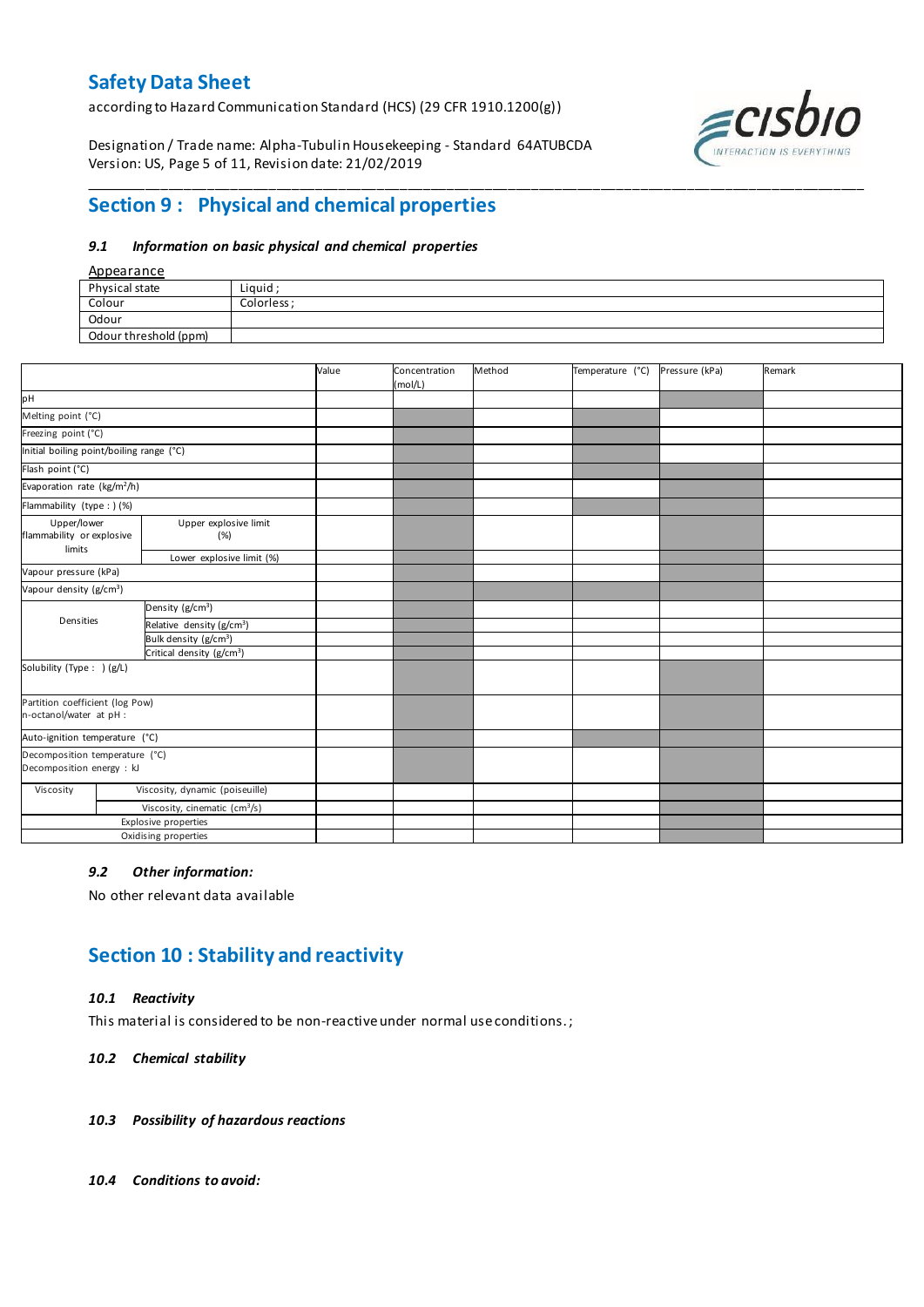according to Hazard Communication Standard (HCS) (29 CFR 1910.1200(g))

Designation / Trade name: Alpha-Tubulin Housekeeping - Standard 64ATUBCDA Version: US, Page 6 of 11, Revision date: 21/02/2019



## *10.5 Incompatible materials:*

### *10.6 Hazardous decomposition products:*

Does not decompose when used for intended uses. ;

## **Section 11 : Toxicological information**

Toxicokinetics, metabolism and distribution

### *11.1 Information on toxicological effects*

**Substances** 

### **Acute toxicity**

## Animal data:

Acute oral toxicity:

| Substance name | <b>LD50</b><br>(mg/kg) | <b>Species</b> | Method | Symptoms / delayed effects | Remark |
|----------------|------------------------|----------------|--------|----------------------------|--------|
| 9002-93-1      | 1800-1800              | Rat            |        |                            |        |

\_\_\_\_\_\_\_\_\_\_\_\_\_\_\_\_\_\_\_\_\_\_\_\_\_\_\_\_\_\_\_\_\_\_\_\_\_\_\_\_\_\_\_\_\_\_\_\_\_\_\_\_\_\_\_\_\_\_\_\_\_\_\_\_\_\_\_\_\_\_\_\_\_\_\_\_\_\_\_\_\_\_\_\_\_\_\_\_\_\_\_\_\_\_\_\_\_\_\_\_\_

Acute dermal toxicity:

Acute inhalative toxicity:

## Practical experience / human evidence: Assessment / Classification: General Remark:

#### **Skin corrosion/irritation**

#### Animal data:

| Substance name | <b>Species</b> | Method | TExposure time | Result/evaluation | Score | Remark |
|----------------|----------------|--------|----------------|-------------------|-------|--------|
| 9002-93-1      |                |        |                |                   |       |        |

In-vitro skin test method: In-vitro skin test result:

Assessment / Classification:

#### **Eye damage/irritation**

Animal data:

| Substance name | <b>Species</b> | Method | Exposure time | Result/evaluation        | Score | Remark |
|----------------|----------------|--------|---------------|--------------------------|-------|--------|
| 9002-93-       | Rabbit         |        |               | <b>Eve</b><br>irritation |       |        |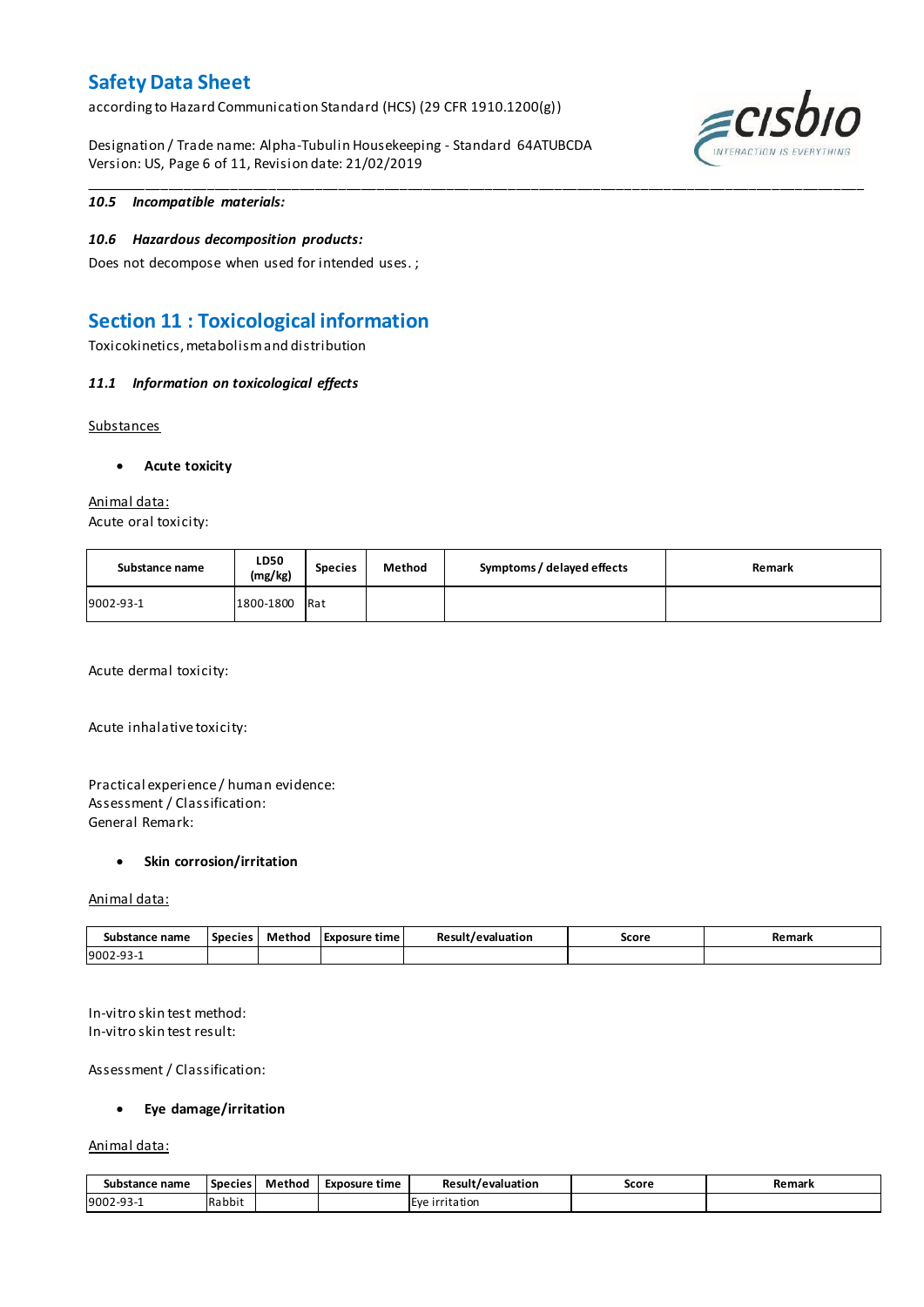according to Hazard Communication Standard (HCS) (29 CFR 1910.1200(g))

Designation / Trade name: Alpha-Tubulin Housekeeping - Standard 64ATUBCDA Version: US, Page 7 of 11, Revision date: 21/02/2019

In vitro eye test method: In vitro eye test result: Assessment / Classification:

C**MR effects (carcinogenity, mutagenicity and toxicity for reproduction)**

\_\_\_\_\_\_\_\_\_\_\_\_\_\_\_\_\_\_\_\_\_\_\_\_\_\_\_\_\_\_\_\_\_\_\_\_\_\_\_\_\_\_\_\_\_\_\_\_\_\_\_\_\_\_\_\_\_\_\_\_\_\_\_\_\_\_\_\_\_\_\_\_\_\_\_\_\_\_\_\_\_\_\_\_\_\_\_\_\_\_\_\_\_\_\_\_\_\_\_\_\_

o Germ cell mutagenicity:

Animal data:

Assessment / Classification:

o Carcinogenicity

Practical experience / human evidence: Animal data:

Other information: Assessment / Classification:

o Reproductive toxicity

Practical experience / human evidence: Animal data:

Other information: Assessment / Classification:

Overall assessment on CMR properties:

- **Specific target organ toxicity (single exposure)**
	- o STOT SE 1 and 2

Animal data:

Other information:

o STOT SE 3

Practical experience / human evidence:

Other information: Assessment / Classification:

**Specific target organ toxicity (repeated exposure)**

Practical experience / human evidence: Animal data:

Assessment / Classification: Other information

**Aspiration hazard**

Practical experience / human evidence:

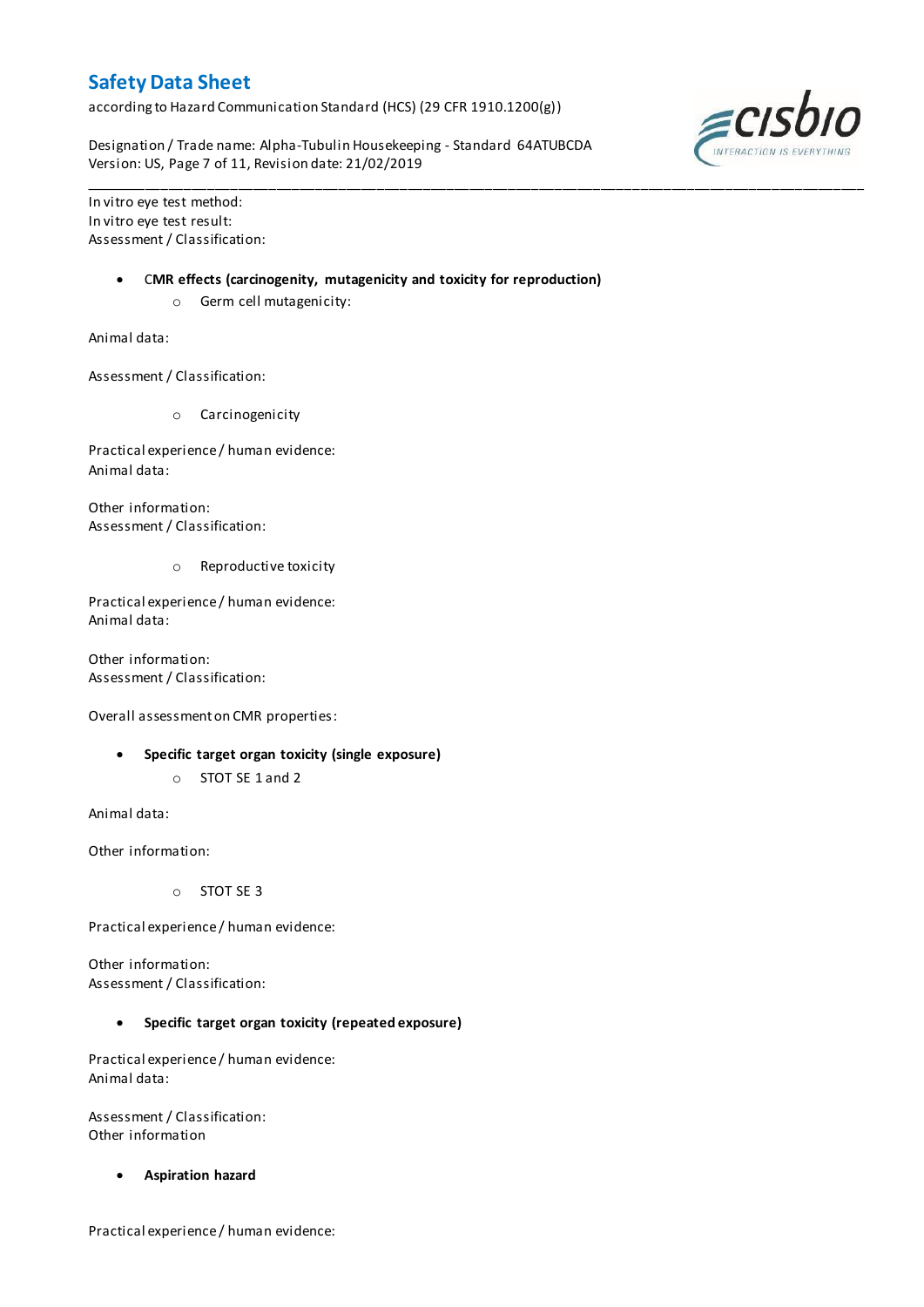according to Hazard Communication Standard (HCS) (29 CFR 1910.1200(g))

Designation / Trade name: Alpha-Tubulin Housekeeping - Standard 64ATUBCDA Version: US, Page 8 of 11, Revision date: 21/02/2019



Experimental data: viscosity data: see SECTION 9. Assessment / Classification: Remark:

## 11.1.1 Mixtures

No toxicological information is available for the mixture itself

## **Section 12 : Ecological information**

In case that test data regarding one endpoint/differentiation exist for the mixture itself, the classification is carried out according to the substance criteria (excluding biodegradation and bioaccumulation). If no test data exist, the criteria for mixture classification has to be used (calculation method) in this case the toxicological data of the ingredients are shown.

\_\_\_\_\_\_\_\_\_\_\_\_\_\_\_\_\_\_\_\_\_\_\_\_\_\_\_\_\_\_\_\_\_\_\_\_\_\_\_\_\_\_\_\_\_\_\_\_\_\_\_\_\_\_\_\_\_\_\_\_\_\_\_\_\_\_\_\_\_\_\_\_\_\_\_\_\_\_\_\_\_\_\_\_\_\_\_\_\_\_\_\_\_\_\_\_\_\_\_\_\_

## *12.1 Aquatic toxicity:*

Acute (short-term) fish toxicity

| Source:          | Informations relatives à la réglementation VME (France) : ED 984, 07.2012 |                 |                       |                       |                  |                                                    |                       |        |        |                       |  |  |  |
|------------------|---------------------------------------------------------------------------|-----------------|-----------------------|-----------------------|------------------|----------------------------------------------------|-----------------------|--------|--------|-----------------------|--|--|--|
| <b>Substance</b> | EC-No.                                                                    | <b>CAS-No</b>   | <b>LC50</b><br>(mg/L) | <b>EC50</b><br>(mg/L) | Test<br>duration | <b>Species</b>                                     | Result/<br>Evaluation | Method | Remark | <b>General Remark</b> |  |  |  |
| 9002-93-1        |                                                                           | $9002 - 93 - 1$ | 8.9                   |                       |                  | Pimephales<br>$96$ promelas<br>lfathead<br>minnow) |                       |        |        |                       |  |  |  |

## Chronic (long-term) fish toxicity

| Source:          | Informations relatives à la réglementation VME (France) : ED 984, 07.2012 |                                                                                                    |  |  |  |  |  |  |  |  |  |  |
|------------------|---------------------------------------------------------------------------|----------------------------------------------------------------------------------------------------|--|--|--|--|--|--|--|--|--|--|
| <b>Substance</b> | EC-No.                                                                    | NOEC (mg/L) Test duration<br>Method<br>General Remark<br><b>CAS-No</b><br><b>Species</b><br>Remark |  |  |  |  |  |  |  |  |  |  |
| 9002-93-1        |                                                                           | 9002-93-1                                                                                          |  |  |  |  |  |  |  |  |  |  |

## Acute (short-term) toxicity to crustacea

| Informations relatives à la réglementation VME (France) : ED 984, 07.2012<br>Source:                                                          |  |           |    |    |  |  |  |  |                       |  |  |
|-----------------------------------------------------------------------------------------------------------------------------------------------|--|-----------|----|----|--|--|--|--|-----------------------|--|--|
| Result/<br><b>EC50</b><br>Test duration<br><b>CAS-No</b><br>Method<br>EC-No.<br>Substance<br>Remark<br><b>Species</b><br>(mg/L)<br>Evaluation |  |           |    |    |  |  |  |  | <b>General Remark</b> |  |  |
| 9002-93-1                                                                                                                                     |  | 9002-93-1 | 26 | 48 |  |  |  |  |                       |  |  |

## Chronic (long-term) toxicity to crustacea

| Source:          | Informations relatives à la réglementation VME (France) : ED 984, 07.2012 |                                                                                                    |  |  |  |  |  |  |  |  |  |  |
|------------------|---------------------------------------------------------------------------|----------------------------------------------------------------------------------------------------|--|--|--|--|--|--|--|--|--|--|
| <b>Substance</b> | EC-No.                                                                    | NOEC (mg/L) Test duration<br>Method<br><b>CAS-No</b><br>General Remark<br><b>Species</b><br>Remark |  |  |  |  |  |  |  |  |  |  |
| 9002-93-1        |                                                                           | 9002-93-1                                                                                          |  |  |  |  |  |  |  |  |  |  |

## Acute (short-term) toxicity to algae and cyanobacteria

| Source:                                                                                                                      | Informations relatives à la réglementation VME (France) : ED 984, 07.2012 |           |  |  |  |  |  |                       |  |  |  |
|------------------------------------------------------------------------------------------------------------------------------|---------------------------------------------------------------------------|-----------|--|--|--|--|--|-----------------------|--|--|--|
| Result/<br>$CAS-No$ $ EC50 (mg/L) $ Test duration<br>Method<br>Substance<br>EC-No.<br>Remark<br><b>Species</b><br>Evaluation |                                                                           |           |  |  |  |  |  | <b>General Remark</b> |  |  |  |
| 9002-93-1                                                                                                                    |                                                                           | 9002-93-1 |  |  |  |  |  |                       |  |  |  |

## Toxicity to microorganisms and other aquatic plants / organisms

| 'nformations relatives à la réglementation VME (France) : ED 984, 07.2012<br>Source |  |
|-------------------------------------------------------------------------------------|--|
|-------------------------------------------------------------------------------------|--|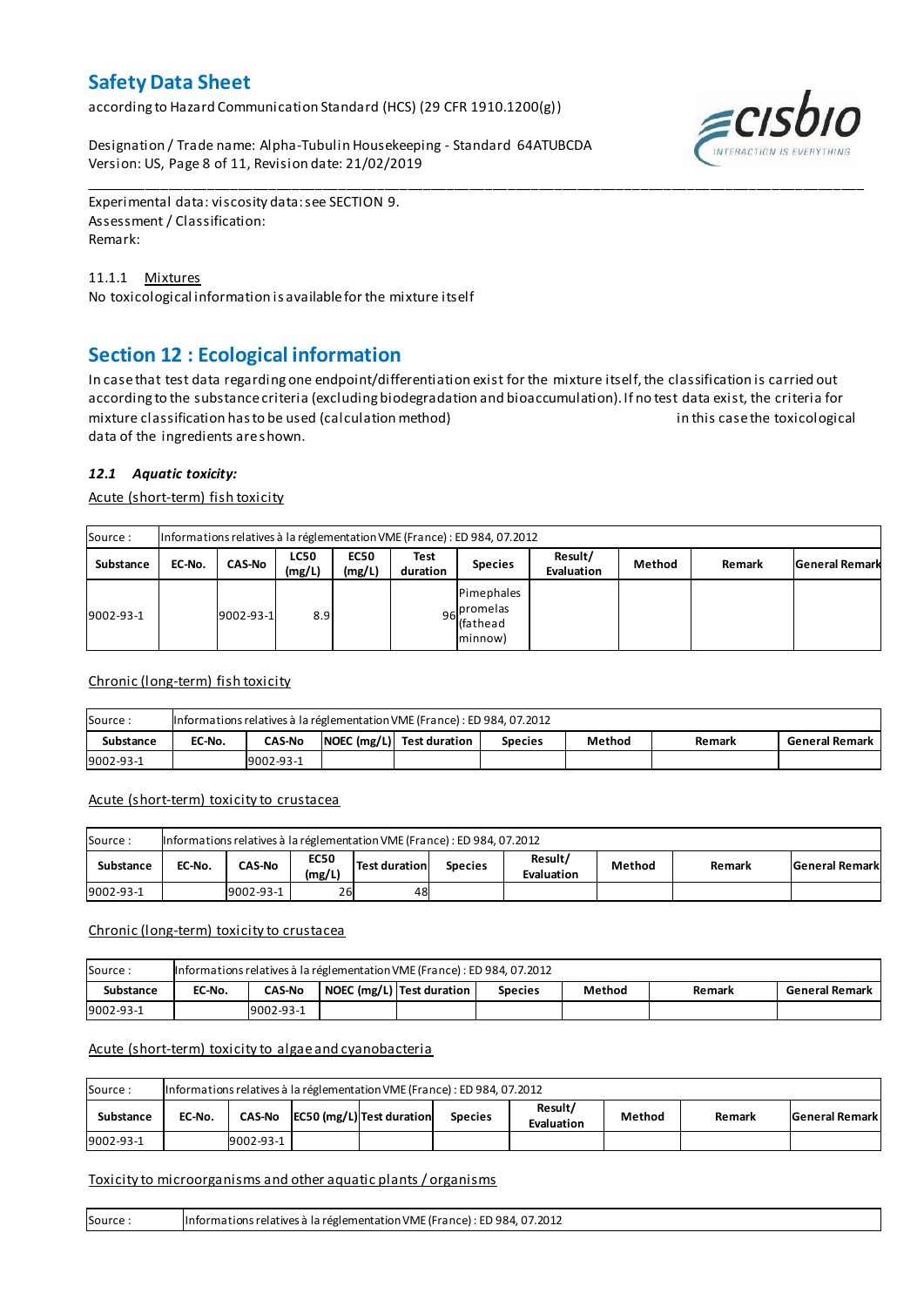according to Hazard Communication Standard (HCS) (29 CFR 1910.1200(g))

Designation / Trade name: Alpha-Tubulin Housekeeping - Standard 64ATUBCDA Version: US, Page 9 of 11, Revision date: 21/02/2019



| Substance | EC-No. | <b>CAS-No</b> | EC50 (mg/L) | Species | Method | Remark | <b>General Remark</b> |
|-----------|--------|---------------|-------------|---------|--------|--------|-----------------------|
| 9002-93-1 |        | 9002-93-1     |             |         |        |        |                       |

Assessment / Classification:

## *12.2 Persistence and degradability*

Biodegradation:

| Source:   | Informations relatives à la réglementation VME (France) : ED 984, 07.2012 |               |                 |                             |                         |        |                                                                                      |  |  |  |
|-----------|---------------------------------------------------------------------------|---------------|-----------------|-----------------------------|-------------------------|--------|--------------------------------------------------------------------------------------|--|--|--|
| Substance | EC-No.                                                                    | <b>CAS-No</b> | <b>Inoculum</b> | Biodegradation<br>parameter | Degradation<br>rate (%) | Method | Remark                                                                               |  |  |  |
| 9002-93-1 |                                                                           | 9002-93-1     |                 | BOD (% of COD).             | 36-36                   |        | In accordance with the required<br>stability the product is poorly<br>biodegradable. |  |  |  |

Abiotic Degradation:

| Source:   |        |               |                                     |                                   |      |    |        |        |
|-----------|--------|---------------|-------------------------------------|-----------------------------------|------|----|--------|--------|
| Substance | EC-No. | <b>CAS-No</b> | Abiotic<br>degradation test<br>type | Half-life time Temperature<br>(j) | (°C) | рH | Method | Remark |
| 9002-93-1 |        | 9002-93-1     |                                     |                                   |      |    |        |        |

Assessment / Classification:

## *12.3 Bioaccumulative potential*

Bioconcentration factor (BCF):

| Source:   |        |               |                |               |        |        |
|-----------|--------|---------------|----------------|---------------|--------|--------|
| Substance | EC-No. | <b>CAS-No</b> | <b>Species</b> | <b>Result</b> | Method | Remark |
| 9002-93-1 |        | 9002-93-1     |                |               |        |        |

#### *12.4 Mobility in soil*

| Source:   |       |                 |                                     |      |                                        |         |                                  |                                                   |                                                 |        |        |
|-----------|-------|-----------------|-------------------------------------|------|----------------------------------------|---------|----------------------------------|---------------------------------------------------|-------------------------------------------------|--------|--------|
| Substance | EC n° |                 | I CAS n° Distribution Transport co. | type | Henry's law<br>constant<br>(Pa.m3/mol) | Log KOC | Half-life<br>time in<br>soil (j) | <b>Half-life</b><br>time in<br>fresh<br>water (j) | <b>Half-life</b><br>time in<br>sea water<br>(j) | Method | Remark |
| 9002-93-1 |       | 9002-<br>$93-1$ |                                     |      |                                        |         |                                  |                                                   |                                                 |        |        |

## *12.5 Results of PBT and vPvB assessment*

## *12.6 Other adverse effects:*

Additional ecotoxicological information: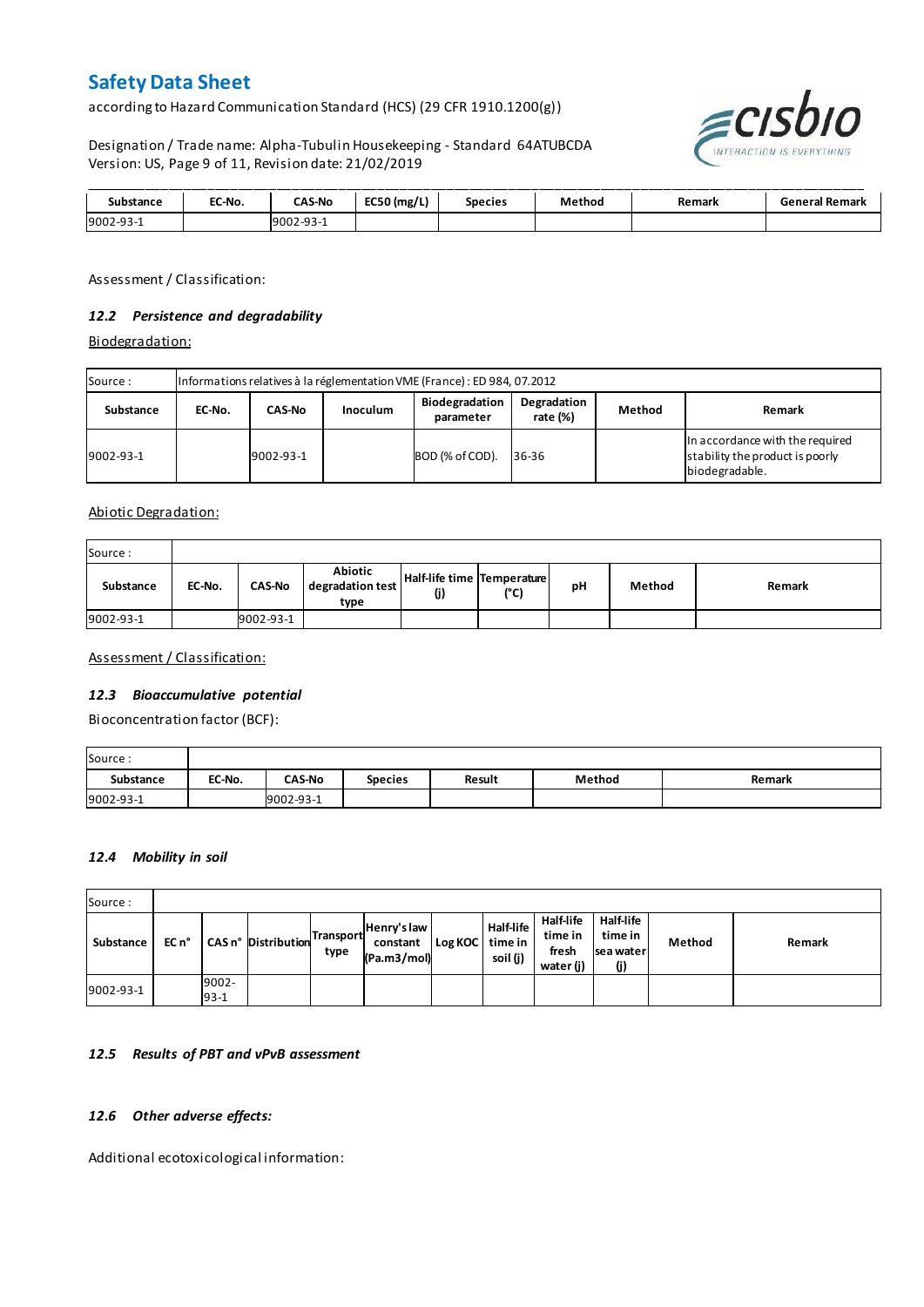according to Hazard Communication Standard (HCS) (29 CFR 1910.1200(g))

Designation / Trade name: Alpha-Tubulin Housekeeping - Standard 64ATUBCDA Version: US, Page 10 of 11, Revision date: 21/02/2019



## **Section 13 : Disposal considerations**

## *13.1 Waste treatment methods*

Waste treatment options: Dispose of waste according to applicable legislation. ;

Other disposal recommendations: Additional information:

# **Section 14 : Transport information**

| <u>ADR/RID/AND/IMDG/IATA</u> |  |
|------------------------------|--|
| UN No.                       |  |
| UN Proper shipping name      |  |
| Transport hazard class(es)   |  |
| Hazard label(s)              |  |
|                              |  |
| Packing group                |  |
|                              |  |

\_\_\_\_\_\_\_\_\_\_\_\_\_\_\_\_\_\_\_\_\_\_\_\_\_\_\_\_\_\_\_\_\_\_\_\_\_\_\_\_\_\_\_\_\_\_\_\_\_\_\_\_\_\_\_\_\_\_\_\_\_\_\_\_\_\_\_\_\_\_\_\_\_\_\_\_\_\_\_\_\_\_\_\_\_\_\_\_\_\_\_\_\_\_\_\_\_\_\_\_\_

| <b>Land transport (ADR/RID)</b>                                      |                                                  |
|----------------------------------------------------------------------|--------------------------------------------------|
| Classification code ADR:                                             | Special Provisions for ADR/RID:                  |
| Limited quantities for ADR/RID:                                      | Excepted Quantities for ADR/RID:                 |
| Packing Instructions for ADR/RID:                                    |                                                  |
| Special packing provisions for ADR/RID:                              |                                                  |
| Mixed packing provisions:                                            | Portable tanks and bulk containers Instructions: |
| Portable tanks and bulk containers Special Provisions:               |                                                  |
| <b>ADR Tank Code:</b>                                                | ADR Tank special provisions:                     |
| Vehicle for tank carriage:                                           | Special provisions for carriage Packages:        |
| Special provisions for carriage Bulk:                                |                                                  |
| Special provisions for carriage for loading, unloading and handling: |                                                  |
| Special Provisions for carriage Operation:                           |                                                  |
| Hazard identification No:                                            | Transport category (Tunnel restriction code):    |
|                                                                      |                                                  |
| Sea transport (IMDG)                                                 |                                                  |
| Marine Pollutant:                                                    | Subsidiary risk(s) for IMDG:                     |
| Packing provisions for IMDG:                                         | Limited quantities for IMDG:                     |
| Packing instructions for IMDG:                                       | <b>IBC Instructions:</b>                         |
| <b>IBC Provisions:</b>                                               | IMO tank instructions:                           |
| UN tank instructions:                                                | Tanks and bulk Provisions:                       |
| EmS:                                                                 | Stowage and segregation for IMDG:                |
| Properties and observations:                                         |                                                  |
|                                                                      |                                                  |
| Inland waterway transport (ADN)                                      |                                                  |
| Classification Code ADN:                                             | Special Provisions ADN:                          |
| Limited quantities ADN:                                              | Excepted quantities ADN:                         |
| Carriage permitted:                                                  | Equipment required:                              |
| Provisions concerning loading and unloading:                         |                                                  |
| Provisions concerning carriage:                                      | Number of blue cones/lights:                     |
| Remark:                                                              |                                                  |
|                                                                      |                                                  |
| Air transport (ICAO-TI / IATA-DGR)                                   |                                                  |
| Subsidiary risk for IATA:                                            | Excepted quantity for IATA:                      |

*Transport in bulk according to Annex II of MARPOL 73/78 and the IBC Code*

Passenger and Cargo Aircraft Limited Quantities Packing Instructions: